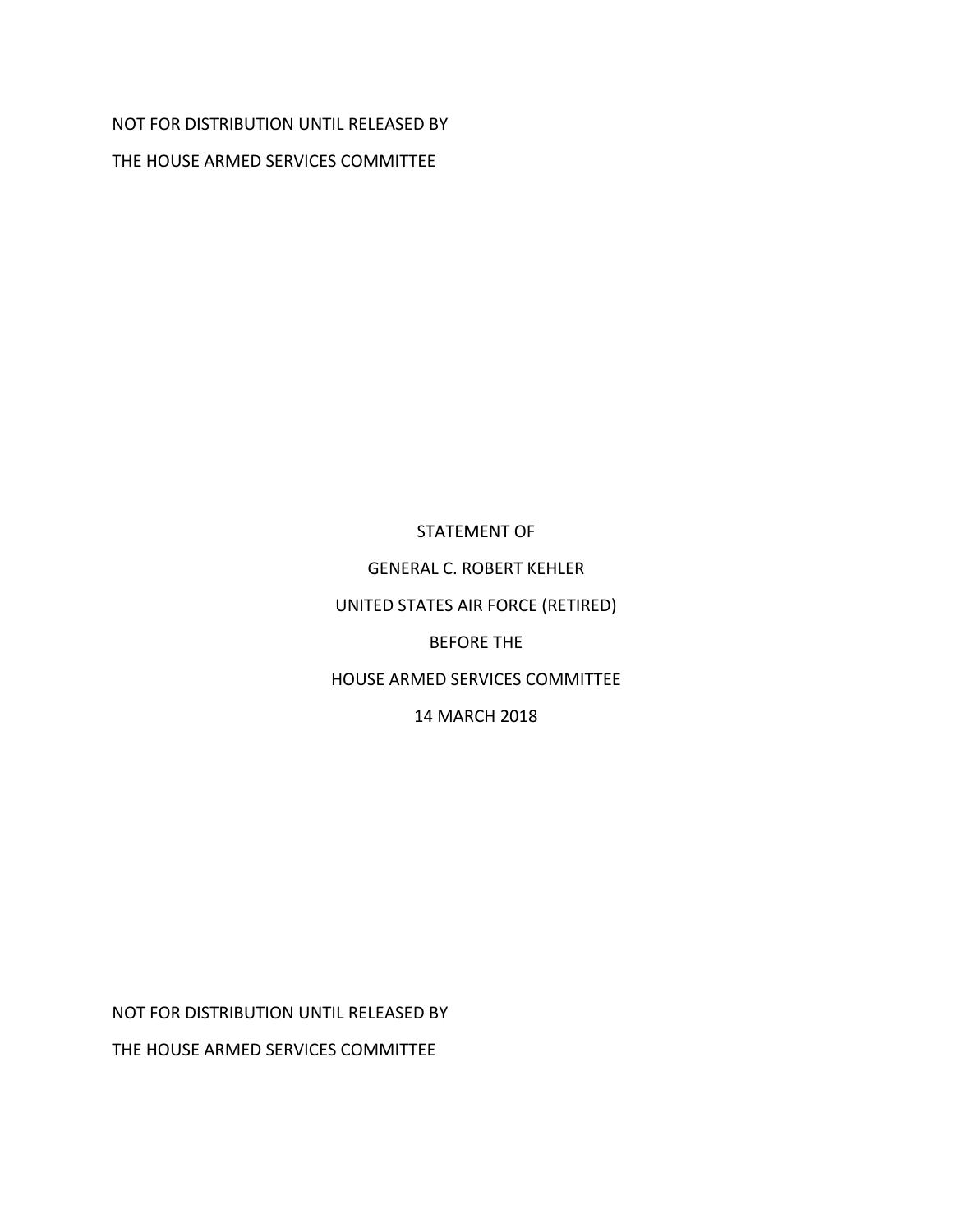Chairman Thornberry, Ranking Member Smith, and distinguished members of the committee, I am honored to join with you today to present my views on space warfighting readiness. I am especially pleased to be here with my two long‐time colleagues and want to take this opportunity to thank the members of the committee for your leadership on these important matters. As I begin, I want to stress that the views I express today are mine and do not represent the Department of Defense, United States Strategic Command, or the United States Air Force.

Mr. Chairman, the United States is perilously close to losing the significant advantages that come from being the world's leading spacefaring nation, and time is not on our side. Decades of dedicated investment in space have yielded important warfighting and intelligence collection benefits for the United States and our allies and partners. As I often said while in uniform, space is woven into the fabric of our scientific endeavors, information age economy, and national security. Space capabilities make it possible for US policymakers to know critical things about our world and adversaries that they would otherwise not know. Space capabilities enable the American way of warfare by making it possible for US military commanders and forces to see the battlespace more clearly, communicate with certainty, navigate with accuracy, and strike with precision.

However, our adversaries and potential adversaries have noted these significant advantages and have moved aggressively to field forces that can challenge our space capabilities from the ground, through cyberspace, and in space. From simple (and widely available and affordable) GPS jammers in the hands of extremists to highly sophisticated anti‐ satellite (ASAT) weapons in the hands of near-peer competitors like Russia and China, today's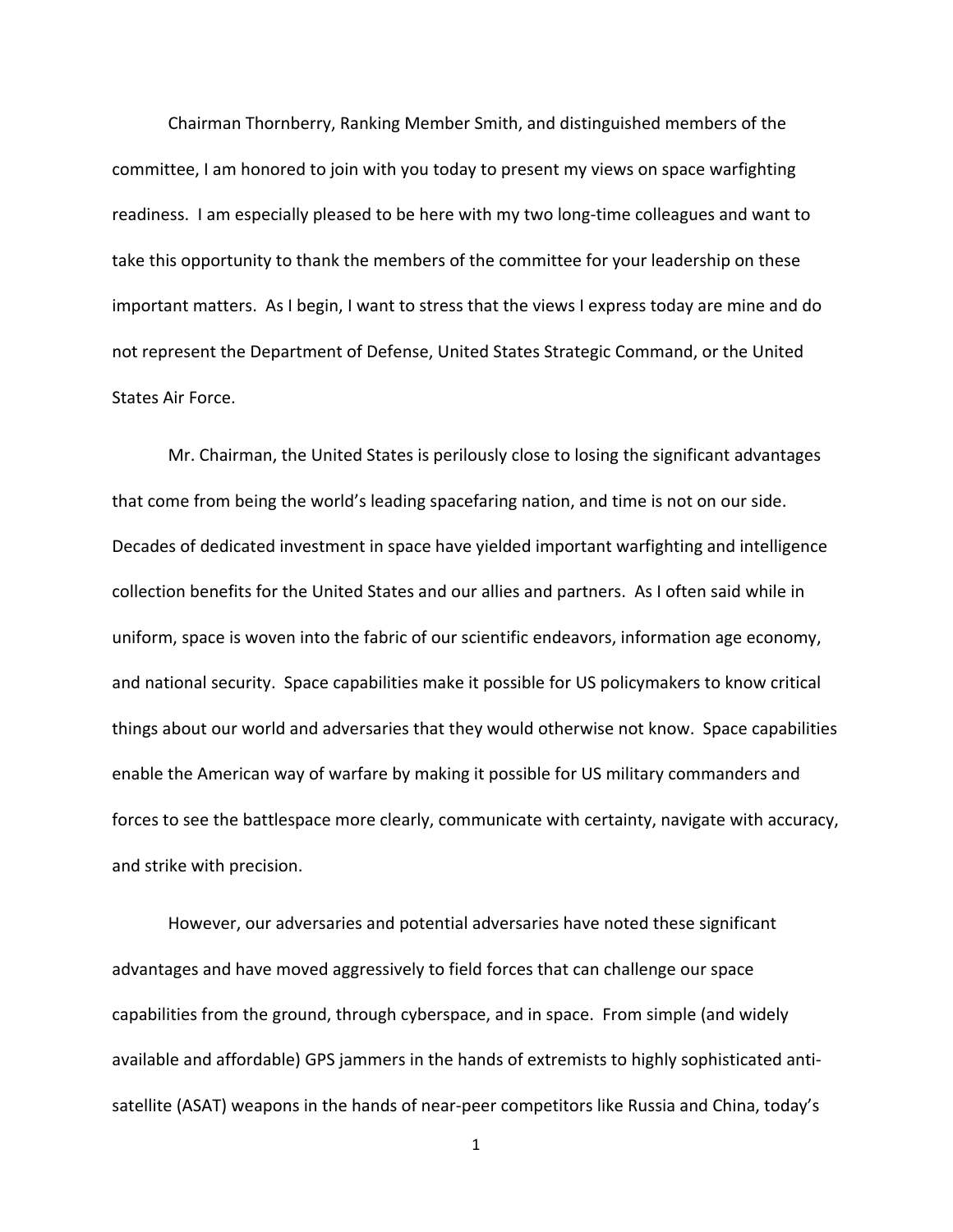military commanders are facing serious threats in a domain that is increasingly congested, contested, and competitive. Our space advantages have eroded and will continue to do so if action is deferred or delayed.

No one should be surprised. The threat that the intelligence community and military commanders have warned of for many years has arrived and is growing. It may have come a bit faster than some predicted, but it arrived nonetheless and, while there are many reasons for why we are seemingly behind in our response, our energy and resources must be focused on making the necessary improvements in a timely way.

Deterrence is always the preferred outcome, and our ability to deter a conflict that begins in or extends into space is based on our readiness to fight such a conflict. While the US has never sought to wage war in space, deterrence credibility is diminished if adversaries believe they can gain an advantage by attacking US space assets. I believe classic deterrence theory applies to space; adversaries will be deterred if they believe they cannot achieve their objectives, will suffer unacceptable consequences if they try, or both.

This is not the first time the US has had to consider challenges to our space capabilities. During the Cold War, we expected and planned for the Soviet Union to employ its significant capabilities (to include a direct ascent ASAT) to disrupt or destroy our space assets. Although there are lessons to be applied from that era, today's problem is far more complex and potentially far greater in impact. Given our dependence and that of our allies and partners on space, the loss of critical assets today could prove decisive to our ability to successfully prosecute a military campaign. It is also possible (perhaps highly likely) that hostilities might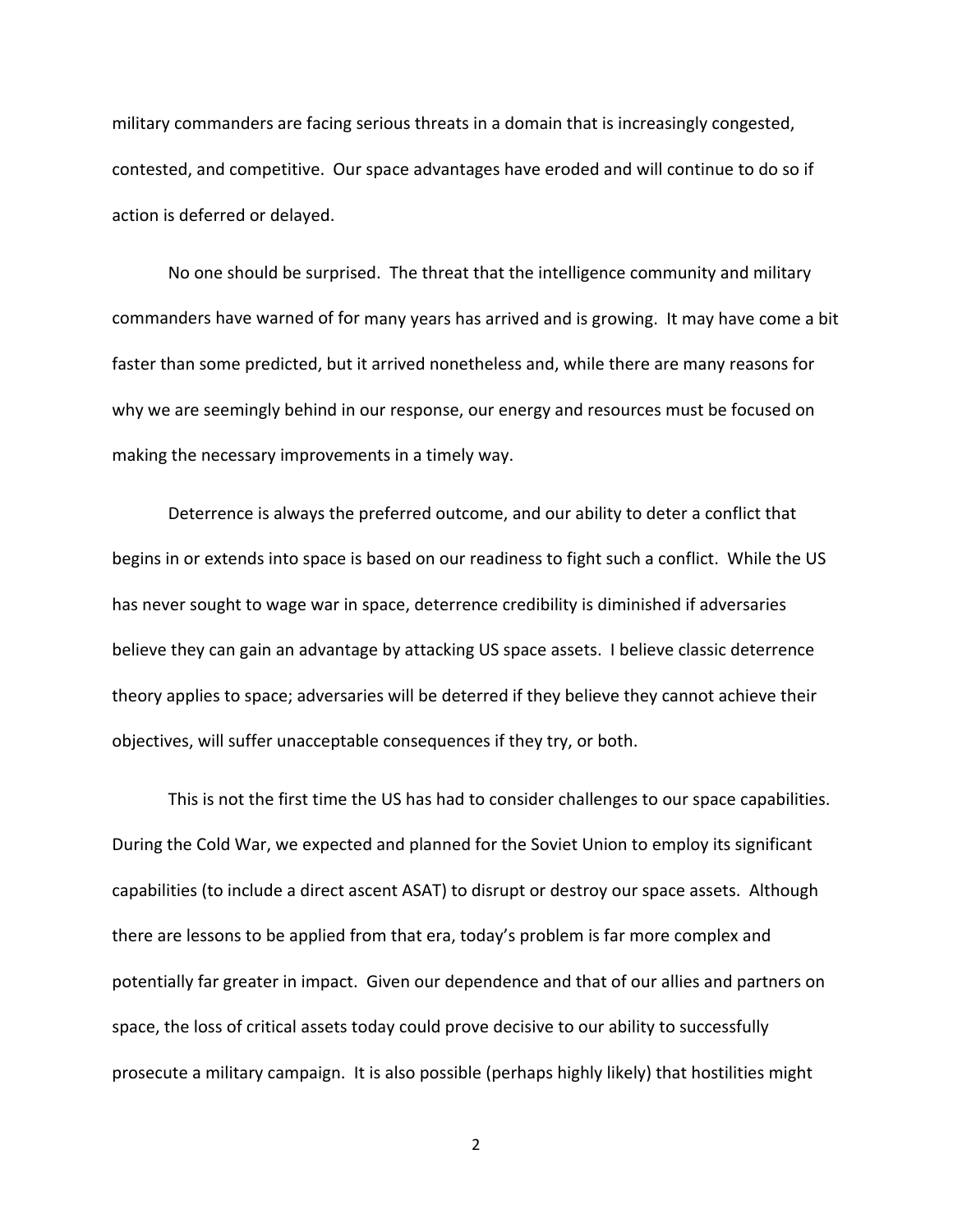begin in space or against ground‐based space assets in an ambiguous way, and as a precursor to terrestrial or conventional action. In any case, adversaries are developing counter‐space capabilities as part of sophisticated strategies designed to degrade or deny US advantages in global awareness and power projection.

As a result, the US must be prepared to plan and conduct complex operations in space that involve joint, interagency, and combined (allied) capabilities and forces in the context of broader commercial, non‐governmental, and international actors and interests. While being mindful of the unique needs associated with space, space operations must integrate seamlessly into the multi‐domain operations US military commanders will have to conduct to achieve their objectives. We should not be preparing to fight (and therefore, deter) an isolated "space war" as some headlines would suggest. Space is an integral component of our warfighting structure and challenges to our space capabilities must be addressed within the context of that structure.

I think it's helpful to frame today's space challenges in non‐space terms. For example, I believe we can find and adopt a conceptual way ahead for space If we examine past challenges to our air or maritime superiority. Broadly speaking, in those cases the US formed effective policies and strategies, assigned the problem to a responsible warfighting commander with appropriate authorities, and turned to the military departments to provide forces ready to fight and win in the face of the new threat. This formula for success is well known and understood and applicable to the threats we are facing for space.

As the committee knows, there is a lot of positive work underway to address the shortfalls; much of it stimulated by your interest. I know many steps have been taken over the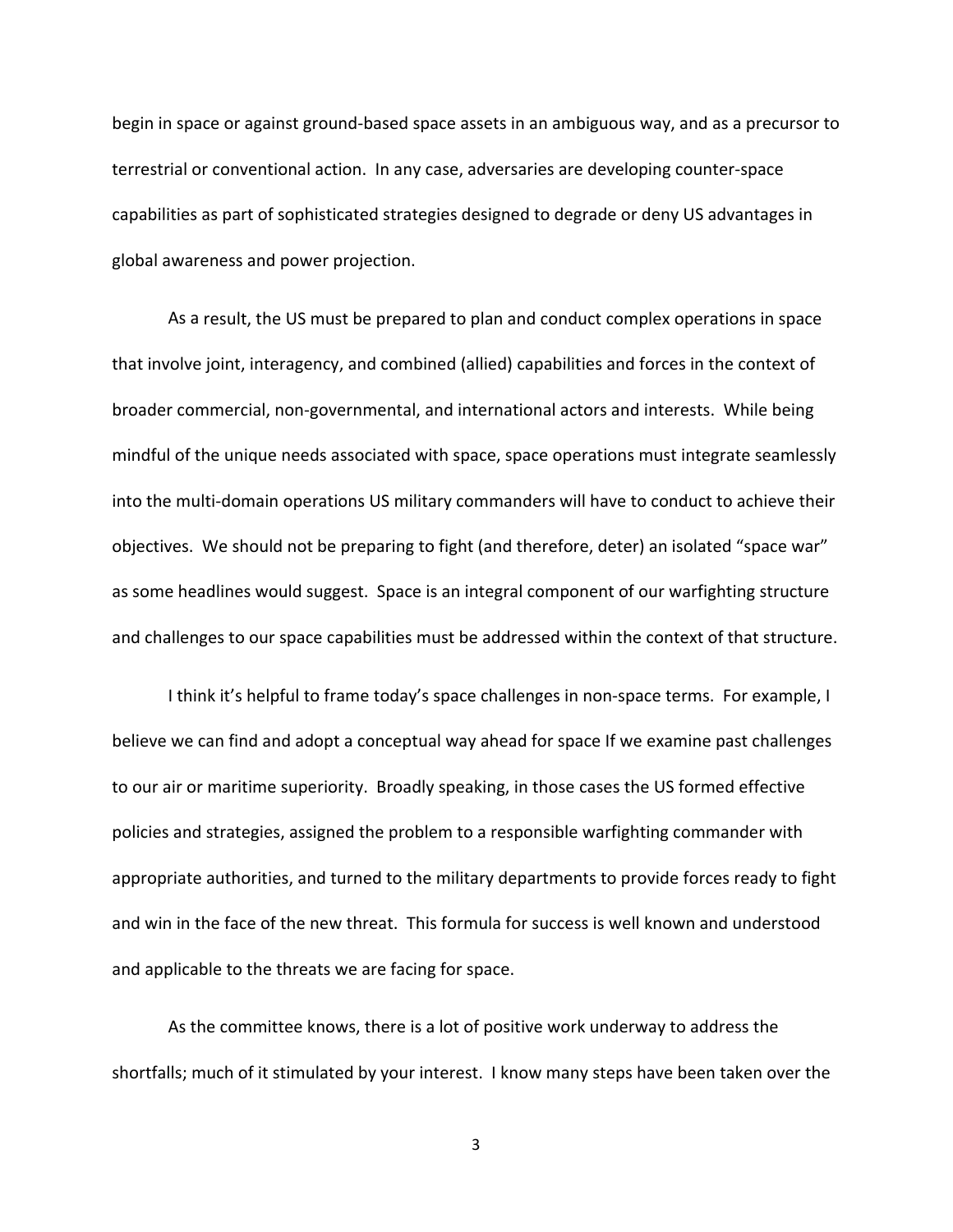last several years and more are underway. What follows is my perspective with acknowledgement that many, perhaps all, of these steps are already in work at some level.

Policy and Strategy: National leaders in the Executive and Legislative Branches must align on a cogent, comprehensive plan of action as well as the ends, ways, and means to implement that action plan. The national security space (NSS) enterprise exists within the overall national space enterprise and its success is linked to the viability and vitality of that enterprise. A focused, balanced (government and commercial), and energetic national program is the foundation to ensure the US retains its space leadership role and its ability to provide the cutting‐edge capabilities needed for national security, scientific and technological advancement, and economic growth.

Consistent with prior administrations of both political parties, the current National Security Strategy recognizes that unimpeded access to and use of space is a vital national interest and notes that the US will respond to threats to our vital national interests in space "at a time, place, manner, and domain of our choosing." While sound policy, to effectively deal with a conflict that begins or extends into space this general policy must be implemented in a manner that is helpful to commanders in operational planning and execution.

Policymakers must work with commanders to develop strategic intentions and political‐ military objectives that drive space planning and course of action development, provide views on matters like hostile intent and actions, and concepts of collective self‐defense and responsibility to protect. Further, policymakers and commanders must assess whether modifications are needed to the national and military planning and decision‐making processes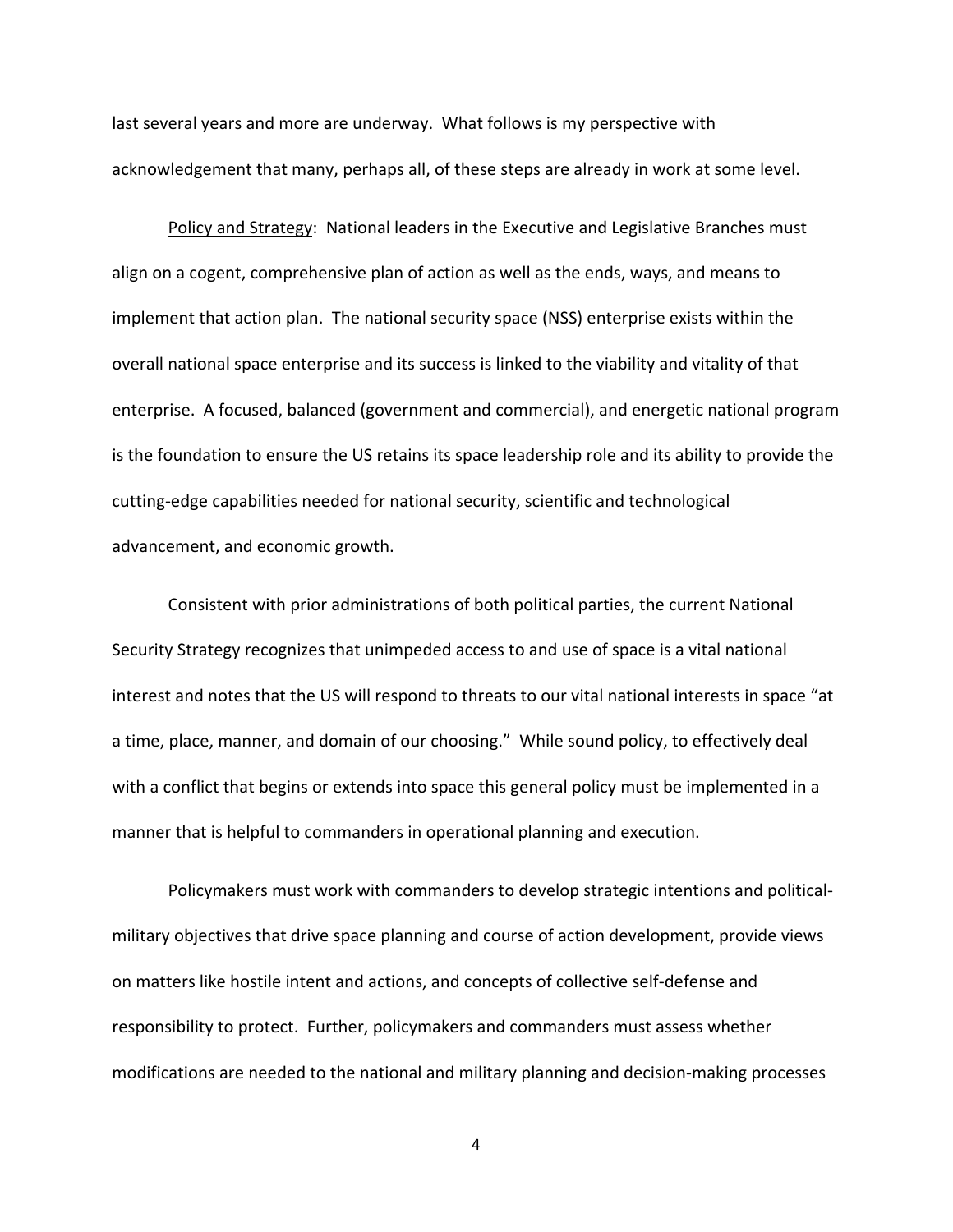to enable operations with relevant speed and agility. Finally, given the interagency (and, increasingly, commercial) nature of the US national security space enterprise, policymakers must carefully identify and address barriers to effective planning and execution to include security policy, clearance processing, and information sharing.

Authority and Responsibility: Typically, two categories of authorities are discussed related to space: operational and acquisition. Regarding operational authorities, given the multiplicity of actors involved in today's military operations (including space) it is important for commanders to achieve a common understanding of authorities vertically across organizations and horizontally across mission partner organizations to achieve unity of effort. It is also important to ensure space operational authorities are "normalized", so space forces are fully integrated into the joint force with appropriate rules of engagement. To ensure unity of effort, it is also important to clarify the relationships and responsibilities among the Commander, US Strategic Command and other US government space operators once hostilities in space are imminent or underway. Regarding acquisition authorities, it is important to align authorities with service responsibilities and to delegate those authorities to the lowest feasible level.

Operational Concepts: Countering an adversary's efforts to deny our space capabilities within or even outside a conflict begins with an operational concept (CONOPS). Such a CONOPS would address the critical missions and tasks, the broad ways and means the force will use to accomplish them, organizational relationships, supporting and supported relationships (interagency, joint, multi‐national), and information flow and exchange requirements. Ultimately, a CONOPS is the critical element in the planning process, is inextricably linked to planning, and drives the formulation of technical solutions, capability development, and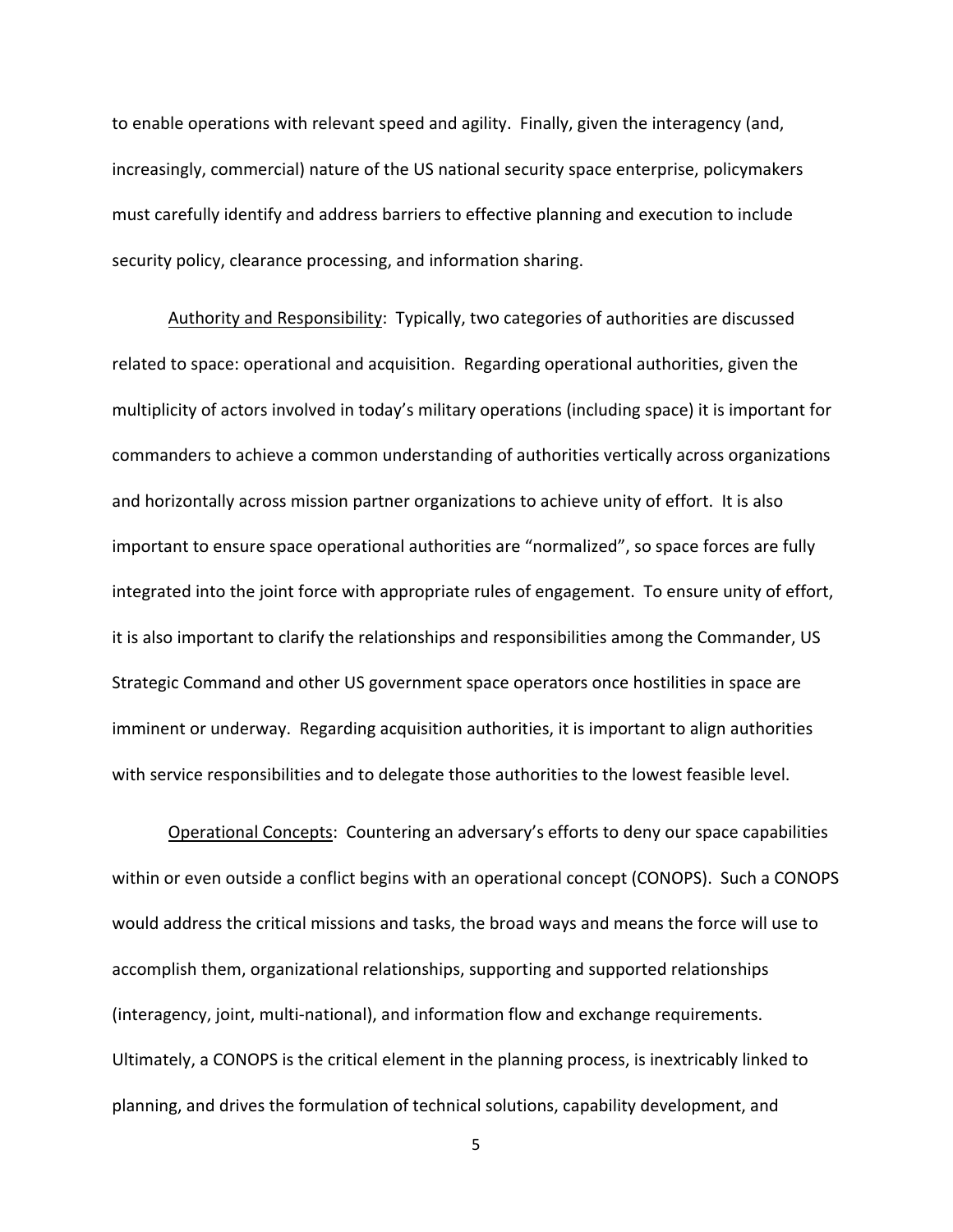resource allocation. Bringing the ongoing space CONOPS work to conclusion and updating joint force CONOPS to account for degraded or denied space capabilities are complementary, high priority activities.

Organizational Structure for Warfighting: In my view, today's joint warfighting structure is appropriate and adequate to prepare for and fight a space‐related conflict. It is in the combatant commands where all the pieces are brought together that form the nation's warfighting capability. As a Combatant Commander, the Commander US Strategic Command has the necessary responsibility and authority to organize his command for warfighting effectiveness, develop plans and courses of action, conduct exercises, exercise command authority over assigned forces and establish relationships with entities over which he doesn't have command authority (unity of effort). Most importantly, this is the same process used for land, air, and sea. Collaborative planning between Combatant Commands and among the relevant US government and commercial space organizations is a critical step that must be pursued with high priority. Updated plans can then be trained and exercised with realism; including allies and commercial entities.

Capability Development and Acquisition: Forces must be equipped and trained to fulfill their mission responsibilities in the face of determined adversary action against space assets. Capability architectures (not just space architectures) must become more resilient and all forces must be prepared and equipped to operate in an environment that assumes some degradation of space assets (e.g., communications and GPS). Faster acquisition, leveraging commercial capabilities, better integration with allies and coalition partners all play a role in addressing today's shortfalls.